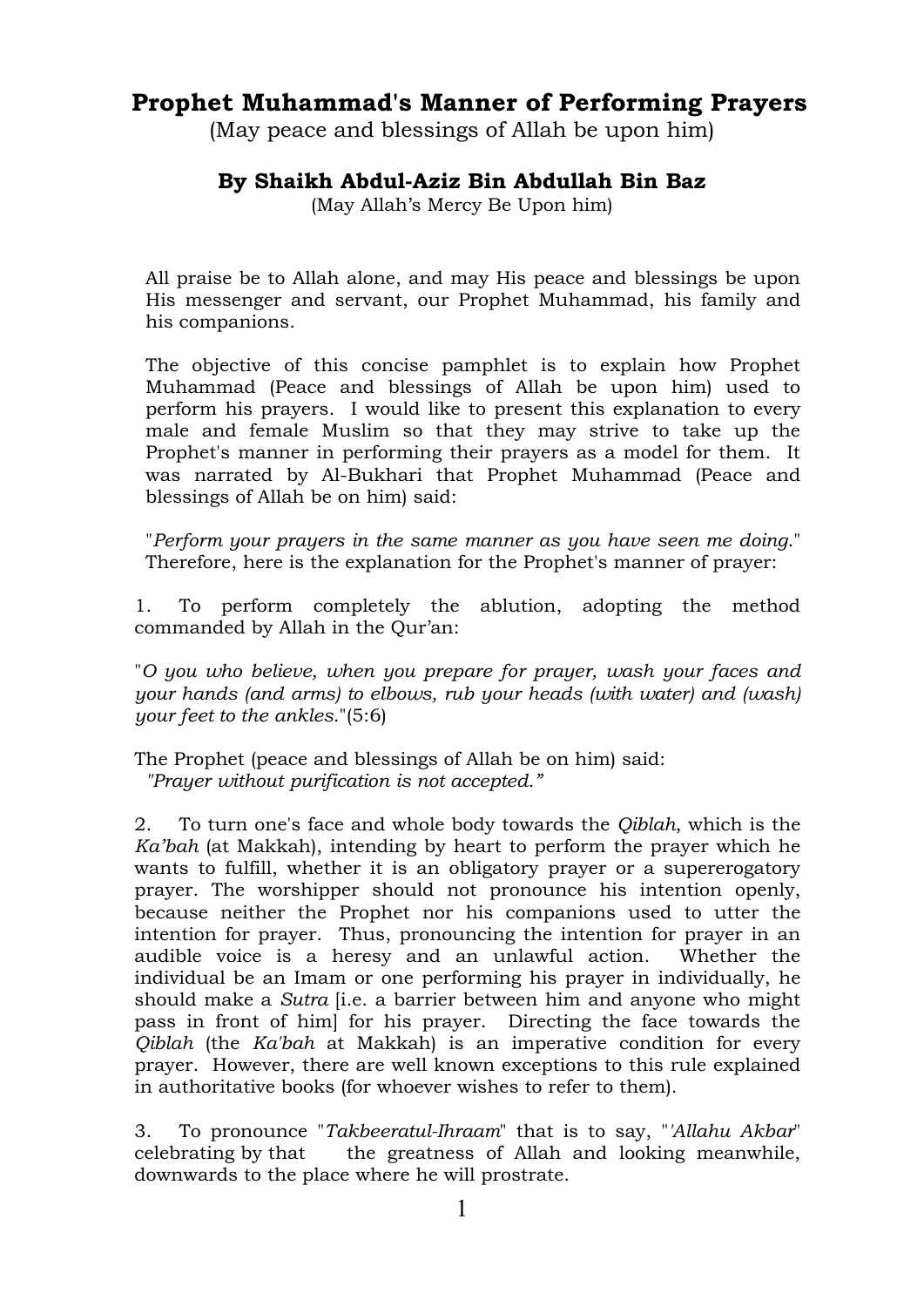4. To raise one's hands up to the level of the shoulders or near to the lobes of his ears, while pronouncing "*Takbeeratul- Ihraam* ".

5. To put one's right hand over his left hand, wrist and forearm and put them both over his chest, as the Prophet (peace and blessings of Allah be upon him) used to do.

6, It is advisable that the worshipper recite this opening supplication saying:

*"Allahumma baa'id baynee wa bayna khataayaaya kama baa'adta baynal-mashriqi wal maghribi, Allahumma naqqinee min khataayaaya kama yonaqqath- thawbal-abyado min ad-danas., Allahumma -ghsilnee min khataayaaya bil-maa'i wath-thalji wal-barad.*

#### This supplication means:

*"O Allah, separate me from my sins as You have separated the east and west. O Allah, cleanse me of my sins as the white robe is cleansed from dirt. O Allah, wash off my sins with water, sn*ow *and hail"*

Or, he may say instead:

*"Sobhaanaka Allahumma wa bi-hamdika watabaaraka -smoka wa ta'aala jaddoka wa laa ilaaha ghayroka"*

This supplication means:

*"Praise and glory be to You O Allah! Blessed be Your Name, exalted be Your Majesty and Glory. There is nothing which deserves to be worshipped except You."*

Or he may say any other supplications which the Prophet, (peace and blessings of Allah be on him) used to say in his prayers. It is better to recite these supplications alternately, the first one in the dawn prayer "*Fajr*", the second in the noon prayer "*Zuhr*", each one by turn, in conformity with what the Prophet used to do.

After reciting the opening supplication, the worshipper says:

*"A'ootho bi-llahi min al-shaytaanir-rajeem"* 

Which means:

*"I seek protection of Allah against the accursed Satan."*

Then he says: *" Bismi-llahir-Rahmaanir- Raheem"*

Which means: "*In the name of Allah, the Most Beneficent, the Most Merciful".*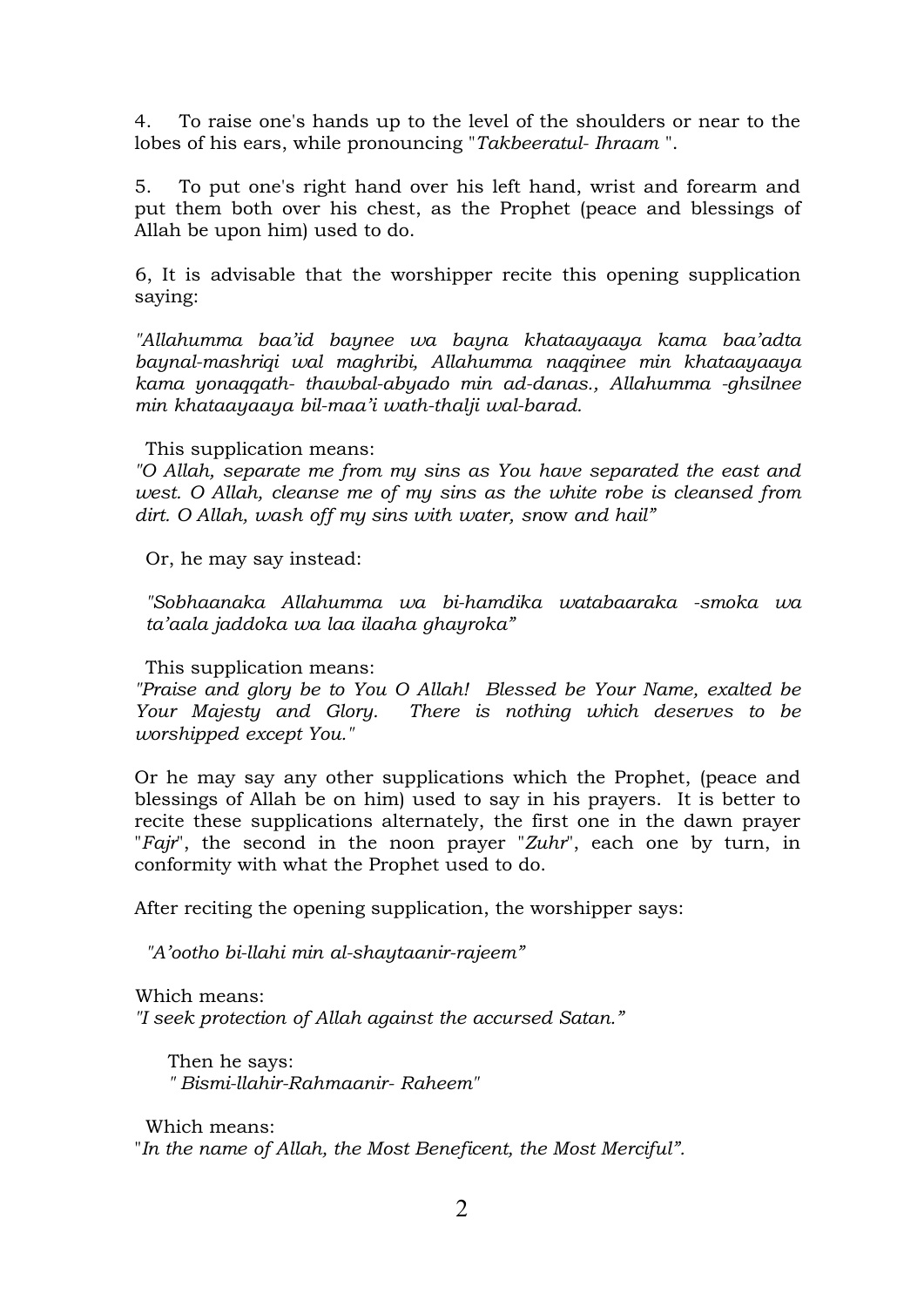and recites the *Faatihah* (The opening Soorah of the Glorious Qur'an).

*Al-Hamdu li-llahi Rabbil-'aalameen. Ar-Rahmaanir-Raheem. Maaliki yawmid-Deen. Iyyaaka na'budu wa iyyaaka nasta'een. Ihdinaas-Siraatal-Mustaqeem. Siraatallatheena an'amta 'alayhim, Ghairil-maghdoobi 'alayhim wa lad-Daaalleen.*

# Which means:

*"All the praises and thanks be to Allah, the Lord of all the worlds, The Most Beneficent, the Most Merciful,* 

*The Only Owner (and the only Ruling Judge) of the Day of Recompense (i.e. the Day of Resurrection),* 

*You (Alone) we worship, and You (Alone) we ask for help (for each and everything),* 

*Guide us to the Straight Way,* 

*The Way of those on whom You have bestowed Your Grace, not (the way) of those who earned Your Anger (such as the Jews), nor of those who went astray (such as the Christians).*

Prophet Muhammad, may peace and blessings be upon him, said: *"The prayer of one who does not recite al-Faatihah is invalid ".*

The worshipper should say "*Aameen*" - after reciting the *Faatihah* loudly if the prayer is said loudly, and whisper it in inaudible prayers. To be in conformity with the traditions of the Prophet, the worshipper is advised to recite verses from medium size *Soorahs* (chapters) of the Qur'an in the *Zuhr* (noon), *Asr* (late afternoon), and *Isha* (night) prayers. As for the *Fajr* (dawn) prayer, the worshipper is advised to recite a passage from the long *Soorahs* (chapters) of the Qur'an. He has the choice in *Maghrib* (sunset) prayer either to recite passages from the long *Soorahs* (chapters] or from the short Soorahs [chapters] of the Qur'an.

*Bismi-llahir- Rahmaanir- Raheem*

- (1) *Qul: Huwa-llahu Ahad*
- (2) *Allahus-Samad*
- (3) *Lam yalid wa lam yoolad*
- (4) *Wa lam yakul lahu kufuwan Ahad*

Which means:

*"In the Name of Allah, the Most Beneficent, the Most Merciful.*

- (1) *Say (O Muhammad): 'He is Allah, (the) One.*
- (2) *Allah is the Self-Sufficient Master, Whom all creatures need)*
- (3) *He begets not, nor was He begotten*
- (4) *And there is none co-equal or comparable unto Him.*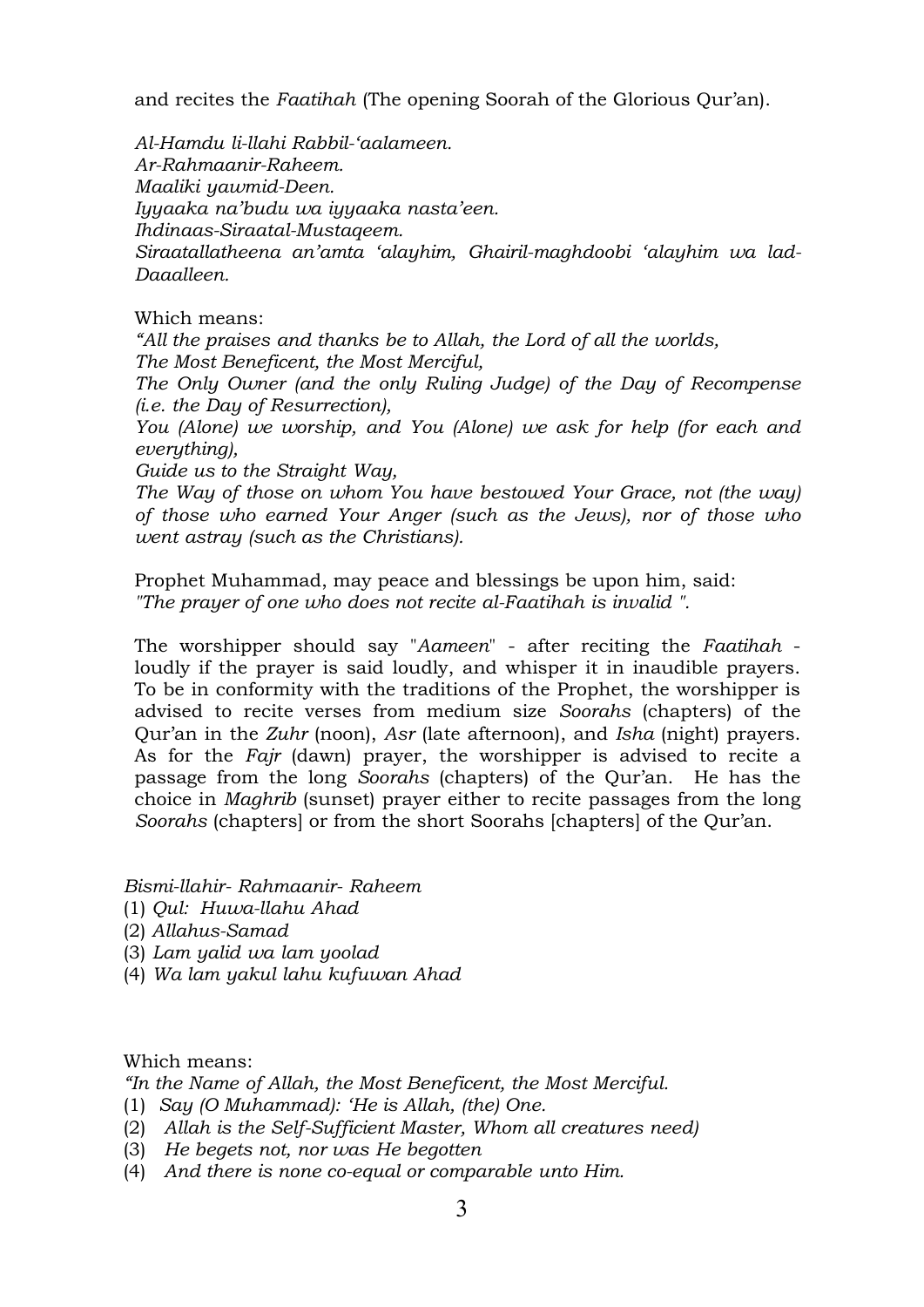7. Then the worshipper bows in "*Rukoo*" raising his hands up to the level of his shoulders or ears while saying "Allahu Akbar" "Allah is Great" then bends down, making his head and back on one level and putting his hands with the fingers spread on his knees. The worshipper should feel serenity and tranquility while bowing, he should say at least three times:

*"Subhaana Rabbiyal-'Azeem"* 

Which means:

*"Glorified [and free of imperfections] is my Lord, the Supreme"*

It is advisable to say while bowing in addition to that:

*"Subhaanak-Allahumma Rabbanaa wa bi-hamdika, Allahumma-ghfir lee"*

*Which means:*

*"Glory be to Thee, O Allah, Our Lord and I praise Thee. Forgive me my sins."* 

8. To raise one's head up from bowing, raising one's hands to the level of his shoulders or ears, saying, in case of being Imam or praying alone:

*"Sami'a Allahu liman hamidah*"

which means: "Allah listens to him who praises Him"

While resuming the standing position, he should say:

*"Rabbanaa wa lakal- hamd, hamdan katheeran tayyiban mubaarakan fee-hi, mil'as-samaawaati wa mil'al-ardhi wa mil'a* ma *baynahumaa wa mil'a ma shi'ta min shay'in ba'd"*

This supplication means:

*"Our Lord, praise be for Thee only, praises plentiful, beautiful and blessed as to fill the heavens, the earth, what in between, and fill that which will please Thee besides them."*

But if the worshipper is a follower, and led in his prayer by the Imam he should say when rising up "*Rabbanaa wa lakal-hamd*... etc.

It is advisable for the Imam, the follower, or one who prays alone to add also:

*Ahluth-Thanaa'i wal-Majd, Ahaqqu maa qaala-l-'Abdu, wa kullu-naa laka 'Abdun, Allahumma laa maani'a limaa A'taita wa laa mu'tiya limaa mana'ta, wa laa yanfa'u Thal-Jaddi minka-l-Jaddu.*

Which means: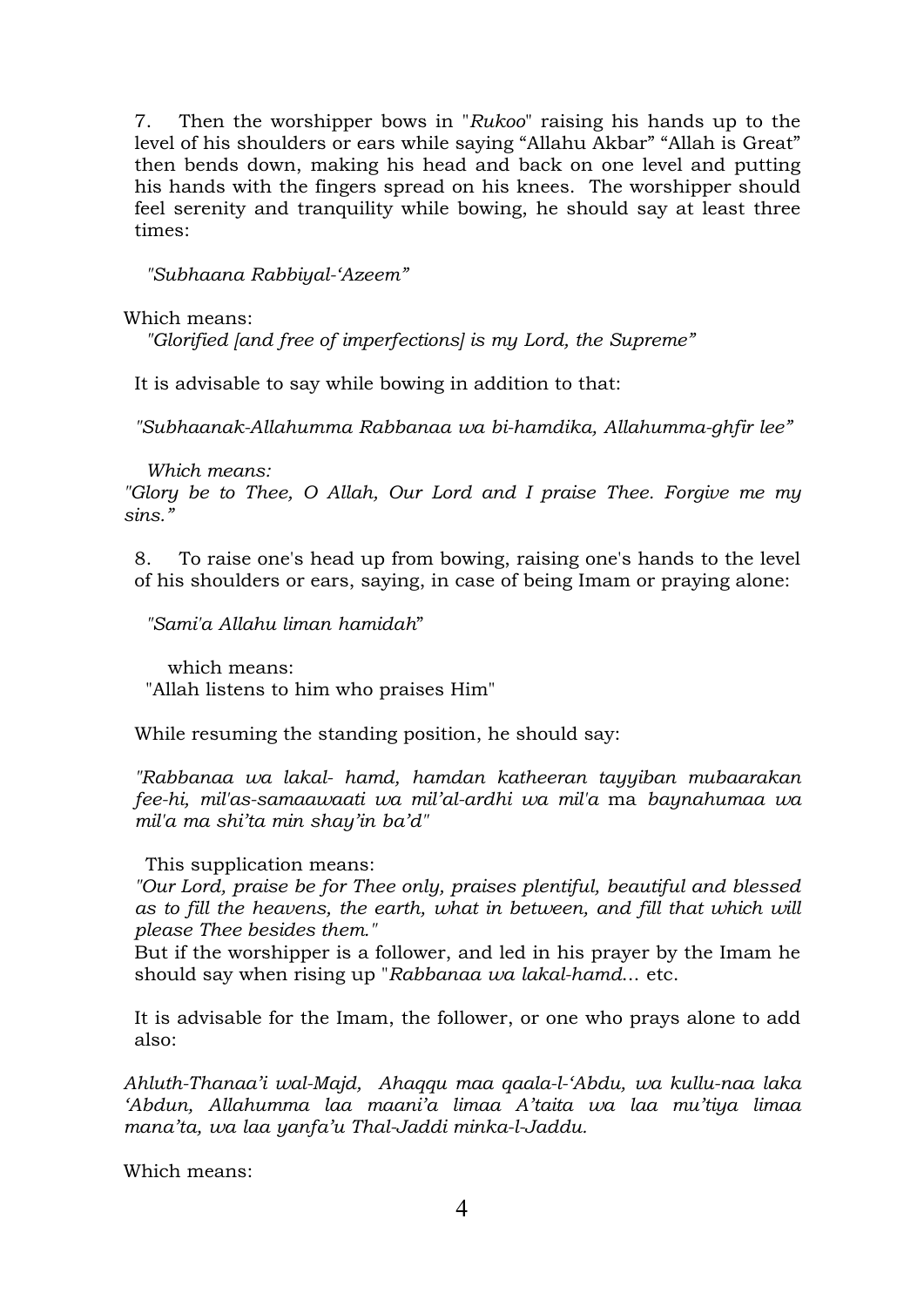*"You are Allah who deserves all praise and all glory, Your praising is the best and most true of whatever Your servant can say, we all are Your servants. O Allah, no one can ever deprive what You have bestowed and no one can ever give what You have deprived, and the wealth or majesty cannot benefit the one who possesses them with You. "*

The worshipper is advised to put his hands on his chest, as he had done before he bowed. Both Waa'il Ibn Hujr and Sahl Ibn Sa'd reported that this was the manner of the Prophet when he used to raise his head up after bowing.

9. To prostrate saying "*Allahu Akbar* " "Allah is Great". He should touch the ground with his knees before touching it with his hands, if that is easy for him. If not, he is permitted to touch the ground by his hands before his knees. His fingers and toes should be directed towards the *Qiblah* (Makkah), and his hands should be stretched, and the fingers close together and not separated. In prostration, the worshipper should use these seven organs:

'The forehead with the nose, both hands, both knees and the internal parts of the toes.

These seven organs should touch the ground. Then the worshipper should say three times or more:

*"Subhaana Rabbiyal-A'laa"*

which means: *"Glorified [and free of imperfections] is my Lord, the Most High."*

It is advisable to say: *"Subhaanaka Allahumma Rabbanaa wa bi-hamdika, Allahumma-ghfir-lee.*

This means:

*"Glory be to Thee, O Allah Our Lord, and I praise Thee. O Allah, forgive me my sins."* 

The worshipper should exceed more and more in supplications, because the Prophet, may peace and blessings of Allah be on him, said:

Which means:

*"As for bowing (Rukoo) you should glorify your Lord while performing it. As for prostration, you should do your best to supplicate and ask for more from Him, because your supplications during prostration are more worthy to be accepted."*

The worshipper should ask his Lord for prosperity both in this worldly life and in the hereafter, whether it is an obligatory prayer or an optional prayer. The worshipper, while prostrating, should neither bring his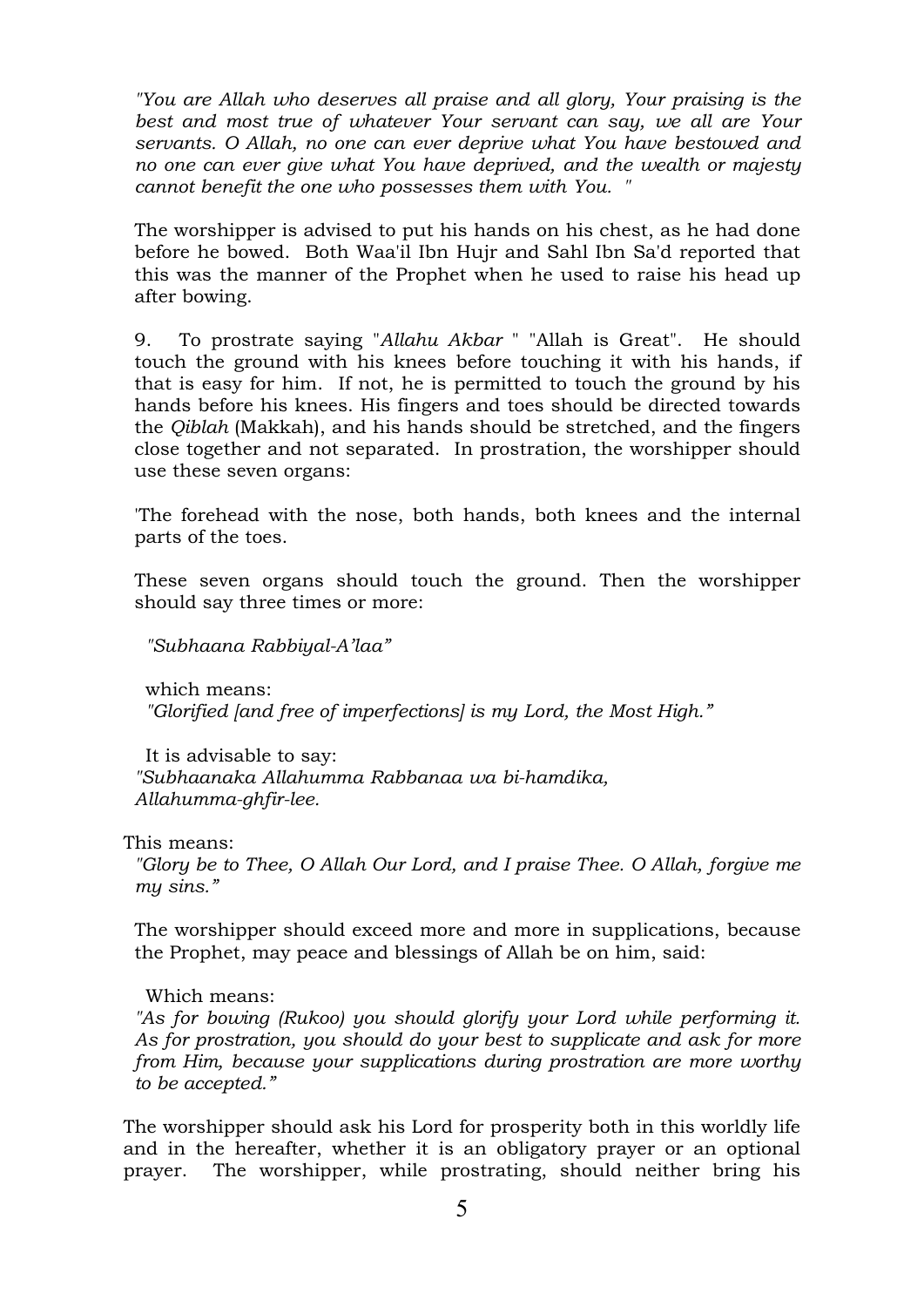hands close to his sides, nor (stick) his abdomen to his thighs, or his thighs to his legs. The worshipper's forearms should be raised up from the ground due to the Prophet's, may peace and blessings of Allah be on him, saying: "*Be moderate in prostration (i.e. keep straight in it), and stretch not your forearms on the ground (during prostrations) as dogs do*." [Reported by al-Bukhari]

10. He should raise his head from prostration saying:

*"Allahu Akbar" and lay his left foot flat on the ground and sit upon it, keeping his right foot erected, his hands on his thighs and knees, and say:*

*Rabbi-ghfirlee, war-hamnee, wah-dinee, war-zuqnee, wa 'aafinee, wajburnee.*

Which means:

*"O my Lord, forgive me, have mercy on me, guide me, provide me with Your blessings, grant me well-being and console me. "*

The worshipper should feel tranquillity during this sitting.

11. To prostrate again saying "*Allahu Akbar*" and repeating during his prostration what he did and said in the first prostration.

12. Then the worshipper raises his head saying "*Allahu Akbar*" sitting briefly similar to the sitting between the two prostrations; this is called "*the sitting for rest*." It is recommended for the worshipper to observe this sitting, but there is no harm if he leaves it off. This position does not contain any words of remembrance (*thikr*) or supplication (*du'a*). Then the worshipper rises up and stands supporting himself on his knees, or on the ground if he cannot support himself on the knees easily. He reads the Faatihah (the opening Soorah of the Glorious Qur'an) and some other verses of the Qur'an and does just as he did in the first Rak'ah (unit of prayer). Those who pray behind the Imam should not compete with him (i.e. precede him) in the prayer actions as the Prophet (peace and blessings of Allah be upon him) said:

The Imam is to be followed. Therefore, do not differ from him in what he does. If he says: "*Allahu Akbar*" which means "Allah is Great" then say the same after him. If he bows in "*Rukoo*", bow after him. If he says: "*Samia-llahu liman hamidah*" which means "Allah hears him who praises Him", then say: "*Rabbanaa wa lakal-hamd*" which means "Our Lord! All praises are for Thee"; and if he prostrates, then prostrate after him".(al-Bukhari)

13. If the prayer consists of two Rak'ah (two units of prayer) as the dawn prayer (*Fajr*), Feast prayer (*'Eid*), or the Friday prayer (*Jumu'ah*), the worshipper sits after the second prostration, with his right foot erect, sitting on his left foot laid down. He puts his right hand on his right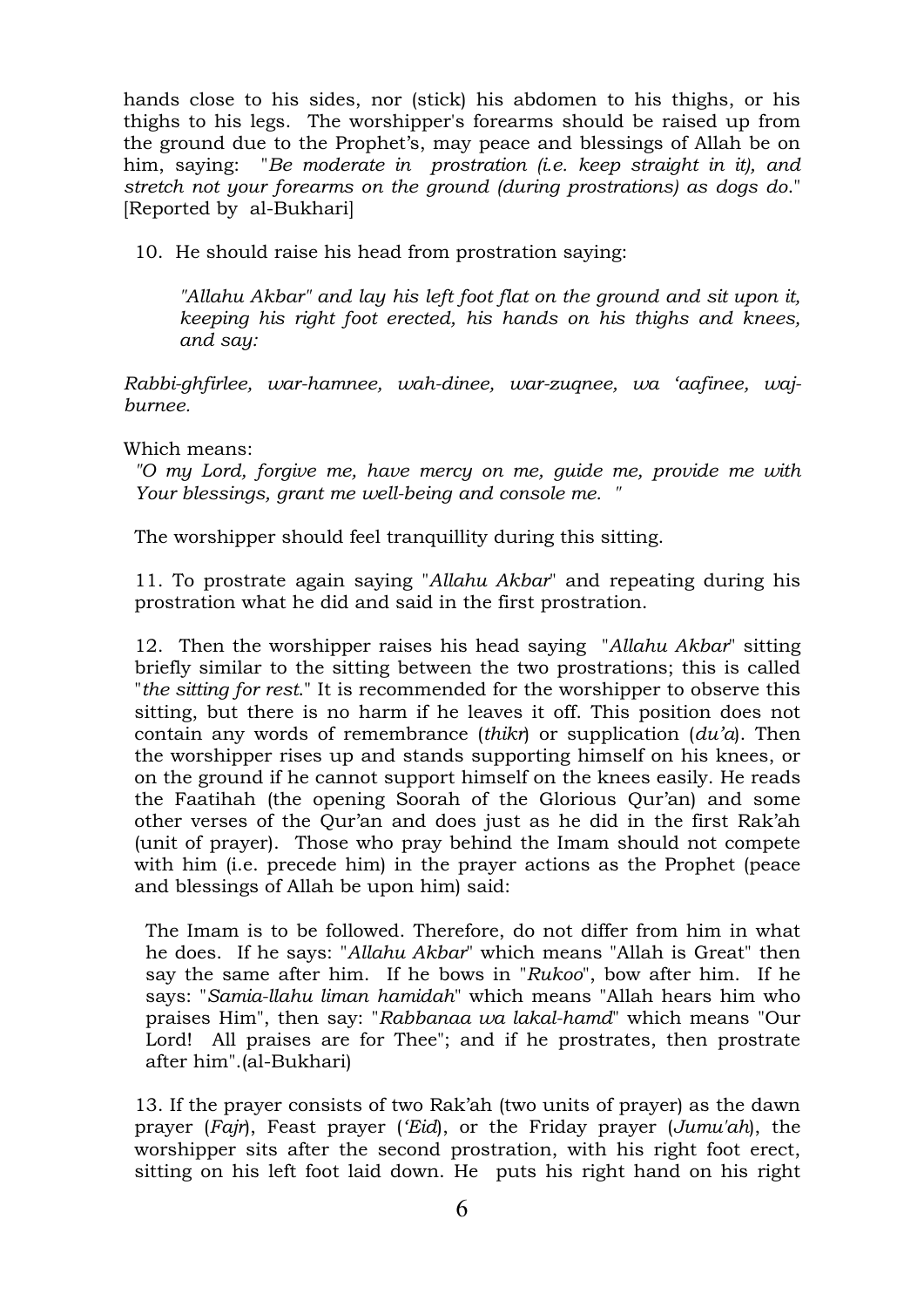thigh, all his fingers close-fisted except the index finger which he uses to point out as a sign for his monotheistic belief [*Tawheed*], and his left hand is put on his left thigh and knee. It is also acceptable, if the worshipper keeps both the little and ring fingers closed, while rounding his thumb and his middle finger in a ring-shape, and uses his index finger to point out as a sign for his monotheistic belief. It has been related that the Prophet, may peace and blessings of Allah be on him, had practiced both of these ways. Thus, it is advisable for the worshipper to perform the *first way* once and the next time the *second way*.

The worshipper reads the *Tashahhud* while sitting and says:

*"At-tahiyaatu li-llahi was-salawaatu wat-tayibaatu As-salaamu 'alayka ayyuhan-nabiyyu wa rahmatu-llahi wa barakaatuhu. As-salaamu 'alaynaa wa 'ala 'ibaadi-llahis-saaliheen. Ashhadu an laa ilaaha illa -llahu wa ashhadu anna Muhammadan 'abduhu wa rasooluhu. Allahumma salli 'ala Muhammad wa 'ala Aali Muhammad kama sallayta 'ala Ibraaheem wa 'ala Aali Ibraaheem. Innaka Hameedun Majeed. Allahumma baarik 'ala Muhammad wa 'ala Aali Muhammad kamaa baarakta 'ala lbraaheem wa 'ala Aali lbraaheem. Innaka Hameedun Majeed.*

# This means:

*"Greetings, prayers and the good deeds are for Allah. Peace, mercy and blessing of Allah be on you, O Prophet. May peace be upon us and on the righteous servants of Allah. I testify that none has the right to be worshipped but Allah and I testify that Muhammad is His slave and messenger. O Allah, praise and exalt Muhammad and his family as You praised and exalted Ibraaheem and his family. You are the Most-Praised, The Most-Glorious. O Allah, send blessings upon Muhammad and his family just as You sent blessings upon Ibraaheem and his family. You are the Most-Praised, The Most-Glorious."*

After reciting the *Tashahhud*, the worshipper asks Allah's protection from four evils. He should say:

*Allahumma innee a'oothu bi-ka min 'athaabi Jahannam, wa min 'athaabi-lqabr, wa min fitnati-l-mahyaa wa-l-mamaat, wa min fitnati-l-Maseehid-Dajjaal.*

#### This means:

"*My Lord, I ask your protection from the torment of Hell, the torment of the grave, the trials in life and after death, and from the imposter Anti-Christ*."

The worshipper may ask Allah for prosperity in this worldly life and in the Hereafter, supplicate Allah (to bestow His favors on) his parents and other Muslims. He could do this in both obligatory and optional prayers. It has been reported by Ibn Mas'ood that the Prophet, peace and blessings of Allah be on him, taught him how to recite the *Tashahhud*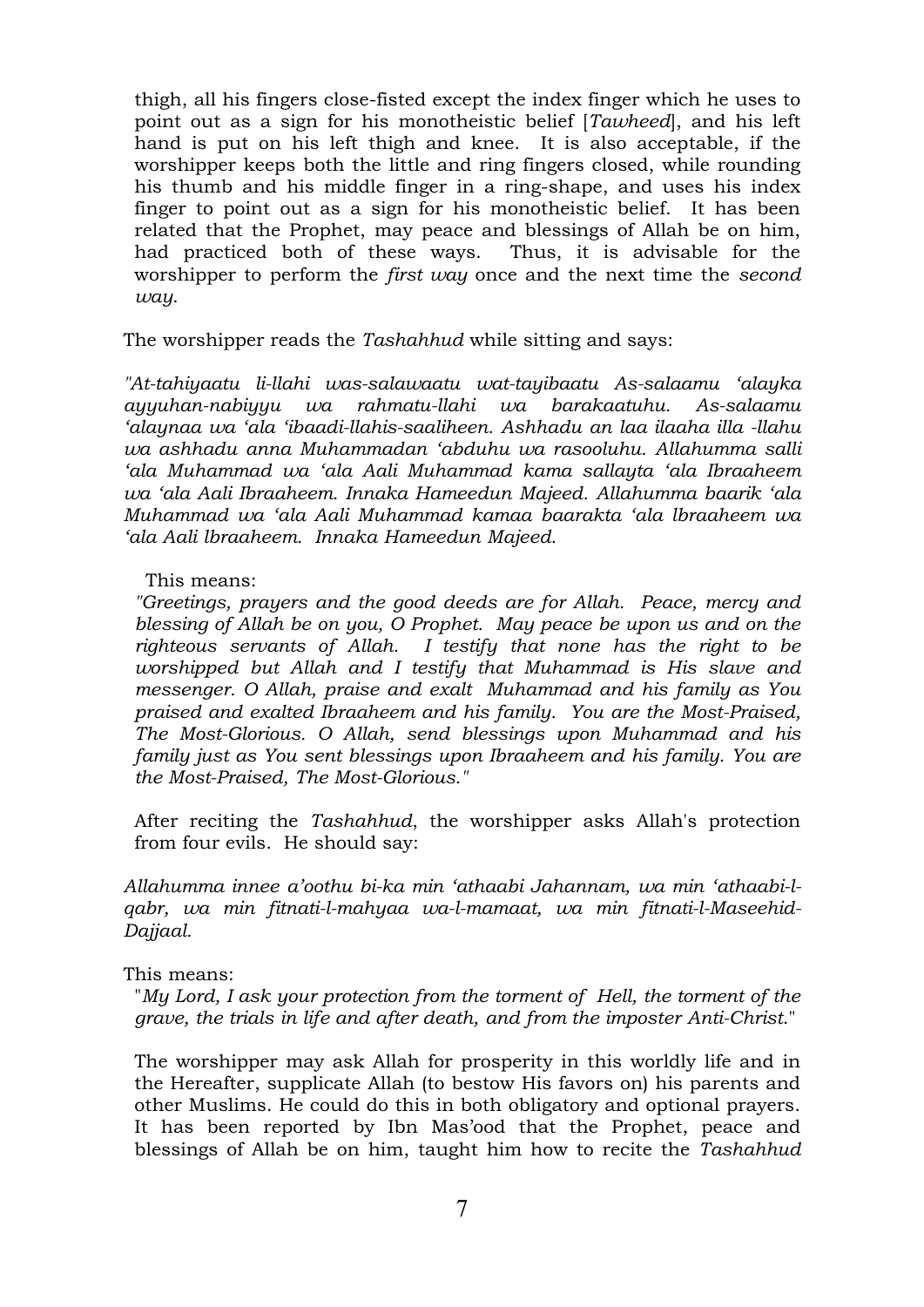and told him that the worshipper should choose the supplication which is most pleasing to him and then supplicate (by it).

It has been related in another narration that the worshipper should ask Allah for whatever he wishes. This will cover everything that is of benefit to the person in this worldly life and the life to come. The worshipper terminates his prayer by turning his face to the right and left saying:

"*As-salaamu alaikum wa rahmatu-llah*" …"*As-salaamu alaikum wa rahmatu-llah*", which means "Peace and mercy of Allah be on you. "

14. In case of a three Rak'ah prayer (prayer consisting of three units) as that of *Maghrib* (sunset prayer), or a four Raka'ah prayer like that of *Zuhr* (noon prayer), '*Asr* (late afternoon prayer) or, '*Isha* (night prayer), the worshipper stands up after reciting the *Tashahhud,* including prayers for the Prophet, according to the manner stated before, and raises his hands up to the level of his shoulders saying *Allahu Akbar*. The worshipper puts his hands over his chest as it had been explained before, and recites only the *Faatihah*. There is no objection if he occasionally adds to the *Faatihah* some other verses of the Qur'an while performing the third or fourth Rak'ah (units of prayer) of noon prayer (*Zuhr*), because this was confirmed to be one of the manners adopted by the Prophet, may peace and blessings of Allah be on him, according to the tradition reported by Abu Sa'eed.

After the third Rak'ah of *Maghrib* (sunset prayer), and the fourth Rak'ah of *Zuhr* (noon prayer), '*Asr* (late afternoon [prayer) and '*Isha* (night prayer), the worshipper recites the *Tashahhud* and terminates his prayers by saying:

#### *"Assalaamu alaikum wa rahmatu-llah"*

while turning first to the right, and second to the left as it has been explained before.

It is not an obligatory duty, but it is a commendable prophetic tradition to invoke Allah after terminating the prayer by asking Him forgiveness three times and saying before turning one's face towards his followers if he is the Imam:

*Allahumma Anta-s-Salaam, wa min-ka-s-Salaam, tabaarakta Yaa Tha-l-Jalaali wa-l-Ikraam.*

#### Which means:

*"O Allah, You are the peace and from You comes peace, You are blessed, O possessor of Majesty and Honor."*

It is advisable for the worshipper to say:

*Laa ilaaha illa-llah Wahdahu laa shareeka lahu, lahu-l-Mulk wa lahu-l-Hamd wa Huwa 'ala kulli shay'in Qadeer. Allahumma laa maani'a limaa*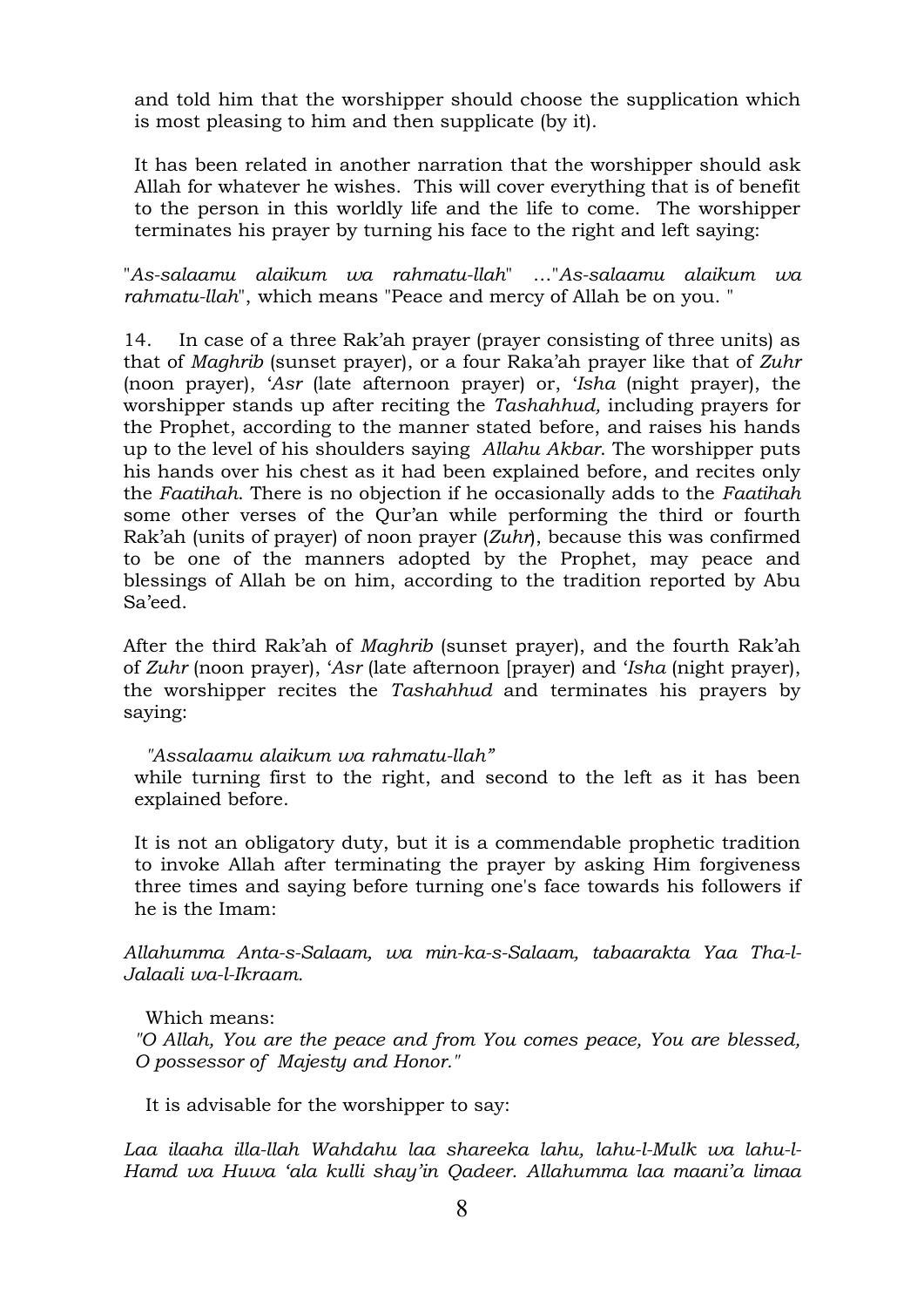*A'taita wa laa mu'tiya limaa mana'ta, wa laa yanfa'u Thal-Jaddi minka-l-Jaddu. Laa hawla wa laa quwwata illa bi-llahi. Laa ilaaha illa-llah, wa laa na'budu illa iyyaahu, lahu-l-ni'mah wa lahu-l-fadl wa lahuth-thanaa'ul-hanan*

# Which means:

*"None has the right to be worshipped except Allah, Alone. He has no partner. His is the dominion and for Him alone is the praise. He has power over all things. O Allah, none may withhold what You have given and none may give what You have withheld and the wealth or majesty cannot benefit the one who possesses them against You. There is no might or power except with* A*llah. None has the right to be worshipped except Allah and we do not worship but Him alone. To Him alone belong all bounties, to Him alone belong all grace, and to Him worthy praise is accorded. None has the right to be worshipped except Allah, to Whom we are sincere in faith and devotion, even though the unbelievers may detest it."*

It is also advisable for the worshipper to extol Allah 33 times by saying (*Subhaana-llah*), praise Him by saying (*Al Hamdu li*-*llah*) 33 times, and by saying: (*Allahu Akbar*) 33 times. The worshipper completes his supplications to be one hundred by saying once:

*Laa ilaaha illa-llah Wahdahu laa shareeka lahu, lahu-l-Mulk wa lahu-l-Hamdu, wa Huwa 'alaa kulli shay'in Qadeer.*

Which means:

"Nothing deserves to be worshipped except Allah, Alone. He has no partner. His is the dominion and to Him alone is the praise. He has power over all things."

The worshipper adds to that the recitation of the verse known as "*Ayatul-Kursee*" (2:255), 'Soorah *Al-Ikhlaas* (112:1-4), Soorah *al-Falaq* (113:1-5), and Soorah *An-Naas* (114:1-6). It is recommendable to recite these Soorahs three times after the *Fajr* (dawn prayer), and the *Maghrib* (sunset prayer) because this was reported in the traditions of the Prophet, peace and blessings of Allah be upon him. As it has been stated before, all these after-prayer supplications are optional and not obligatory.

Every Muslim, whether male or female, is recommended to pray 12 Rak'ah (units) of supererogatory prayers every day: four of these Rak'ah (units of prayer) are before *Zuhr* (noon prayer), two after it, two after *Maghrib* (sunset prayer), two after '*Ishaa'* (night prayer) and two before the *Fajr* (dawn prayer). - These supererogatory prayers are called *Rawaatib* [which means: The supererogatory or optional prayers which regularly accompany the daily obligatory prayers]. The Prophet peace and blessings of Allah be on him, preserved the performance of these optional prayers whenever he was resident (in al-Madeenah). During his